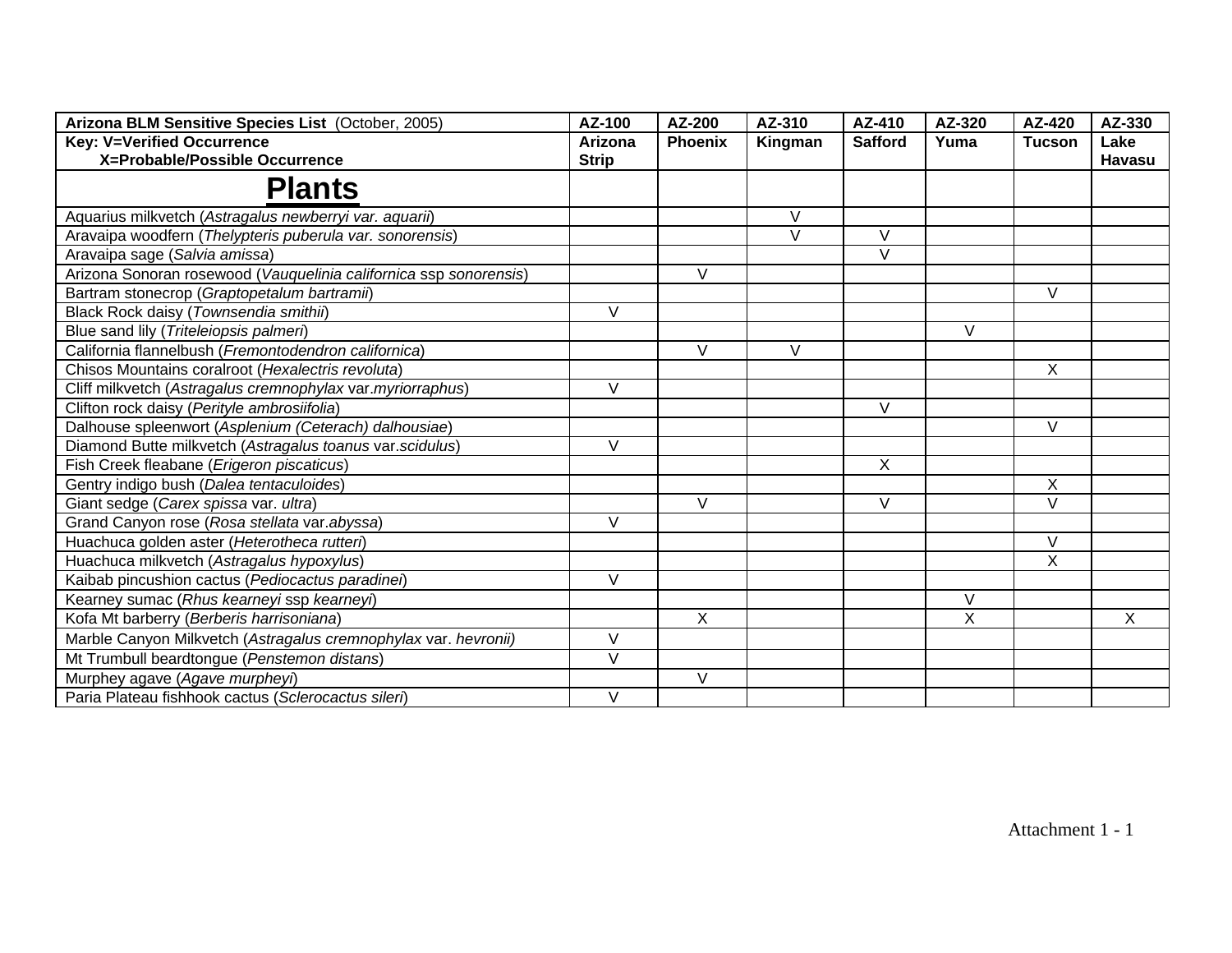| Arizona BLM Sensitive Species List (October, 2005)                                   | AZ-100       | AZ-200         | AZ-310  | AZ-410         | AZ-320       | AZ-420        | AZ-330        |
|--------------------------------------------------------------------------------------|--------------|----------------|---------|----------------|--------------|---------------|---------------|
| <b>Key: V=Verified Occurrence</b>                                                    | Arizona      | <b>Phoenix</b> | Kingman | <b>Safford</b> | Yuma         | <b>Tucson</b> | Lake          |
| X=Probable/Possible Occurrence                                                       | <b>Strip</b> |                |         |                |              |               | <b>Havasu</b> |
| Parish phacelia (Phacelia parishii)                                                  |              |                | V       |                |              |               |               |
| Parish wild onion (Allium parishii)                                                  |              |                |         |                | $\mathsf{X}$ |               | X             |
| Pima Indian mallow (Abutilon parishii)                                               |              |                |         | V              |              | $\vee$        |               |
| Pinto beardtongue (Penstemon bicolor)                                                |              |                | V       |                |              |               |               |
| Purple-spike coralroot (Hexalectris warnockii)                                       |              |                |         |                |              | $\vee$        |               |
| Round-leaf broom (Errazurizia rotundata)                                             |              |                |         | V              |              |               |               |
| San Pedro River wild buckwheat (Eriogonum terrenatum)                                |              |                |         |                |              | V             |               |
| Sand food (Pholisma sonorae)                                                         |              |                |         |                | V            |               |               |
| Scaly sand food (Pholisma arenaria)                                                  |              |                |         |                |              |               | V             |
| Schott wire-lettuce (Stephanomeria schottii)                                         |              | $\circ$        |         |                | V            |               |               |
| September 11 stickleaf (Mentzelia memorabilis)                                       | $\vee$       |                |         |                |              |               |               |
| Sheep Range beardtongue (Penstemon petiolatus)                                       | V            |                |         |                |              |               |               |
| Silverleaf sunray (Enceliopsis argophylla)                                           | V            |                |         |                |              |               |               |
| Sticky wild buckwheat (Eriogonum viscidulum)                                         | V            |                |         |                |              |               |               |
| Three hearts (Tricardia watsonii)                                                    | X            |                | X       |                |              |               |               |
| Three-cornered milkvetch (Astragalus geyeri var triquetrus)                          | V            |                |         |                |              |               |               |
| Tumamoc globeberry (Tumamoca macdougalii)                                            |              | V              |         |                |              | V             |               |
| White-margined penstemon (Penstemon albomarginatus)                                  |              |                | $\vee$  |                |              |               |               |
|                                                                                      |              |                |         |                |              |               |               |
| <b>Invertebrates</b>                                                                 |              |                |         |                |              |               |               |
| Arizona giant sand treader cricket (Daihinibaenetes arizonensis)                     |              |                |         |                |              |               |               |
| (Petrified Forest)                                                                   |              |                |         | X              |              |               |               |
| Navajo Jerusalem cricket (Stenopelmatus navajo) (Petrified Forest)                   |              |                |         | $\overline{X}$ |              |               |               |
| Santa Rita Mountains chlorochroan bug (Chlorochroa rita)                             |              |                |         |                |              | X             |               |
| Cheese-weed moth lacewing (Oliarces clara) (larvae likely feed on<br>creosote roots) |              |                |         |                | $\mathsf{X}$ |               |               |
| Maricopa tiger beetle (Cicindela oregona maricopa), (central to east-                |              | X              |         | X              |              |               |               |

Attachment 1 - 2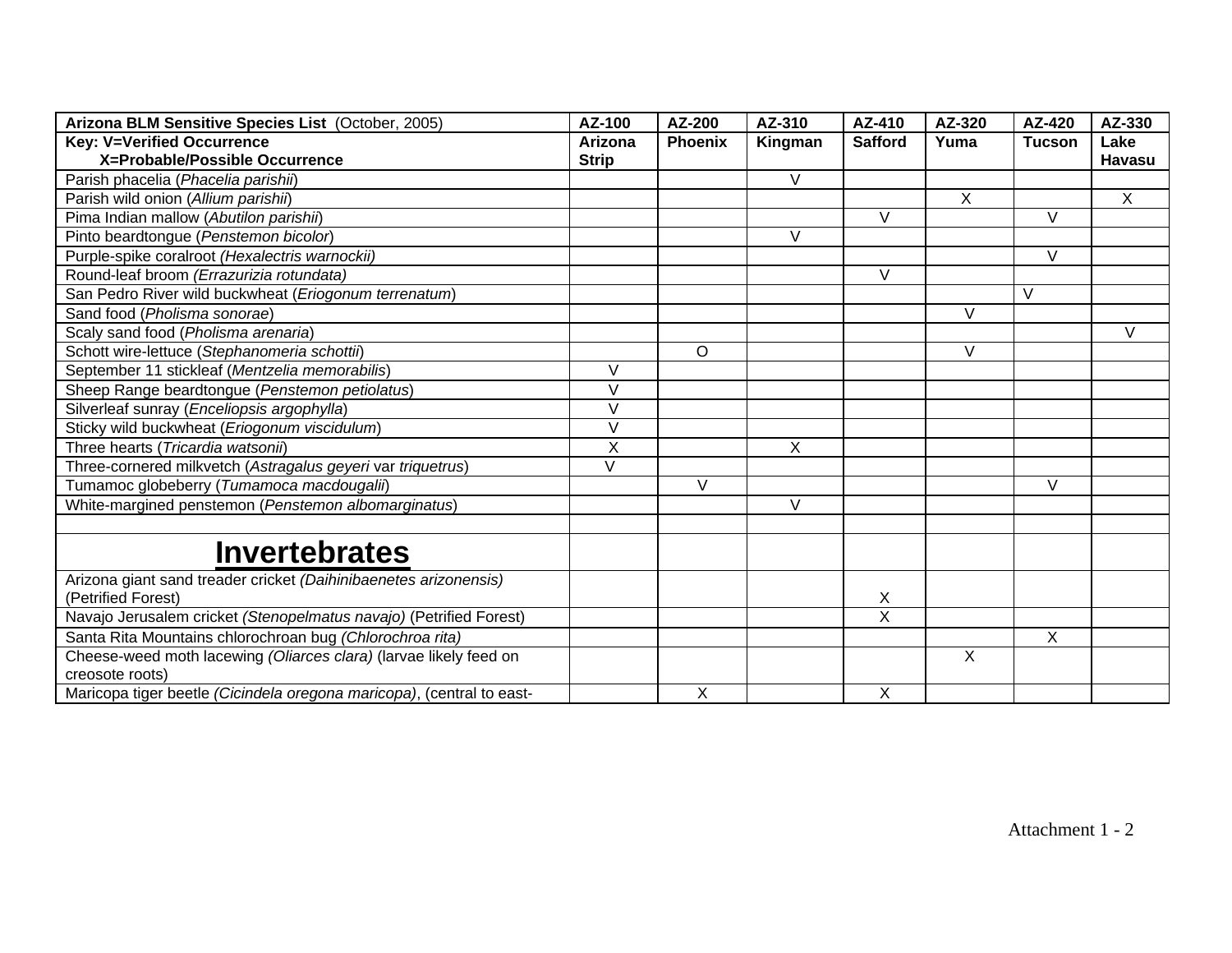| Arizona BLM Sensitive Species List (October, 2005)                        | AZ-100            | AZ-200            | AZ-310            | AZ-410         | AZ-320                  | AZ-420         | AZ-330       |
|---------------------------------------------------------------------------|-------------------|-------------------|-------------------|----------------|-------------------------|----------------|--------------|
| <b>Key: V=Verified Occurrence</b>                                         | <b>Arizona</b>    | <b>Phoenix</b>    | Kingman           | <b>Safford</b> | Yuma                    | <b>Tucson</b>  | Lake         |
| X=Probable/Possible Occurrence                                            | <b>Strip</b>      |                   |                   |                |                         |                | Havasu       |
| central Arizona)                                                          |                   |                   |                   |                |                         |                |              |
| Chiricahua water scavenger beetle (Cymbiodyta arizonica) (standing        |                   |                   |                   | X              |                         |                |              |
| water)                                                                    |                   |                   |                   |                |                         |                |              |
| MacNeill sooty wing skipper (Hesperopsis gracielae) (host plant is        |                   |                   |                   |                |                         |                |              |
| quailbush)                                                                | X                 | X                 |                   |                | X                       |                | X            |
| Cockerell's striate disc (Discus shemeki cockerelli)                      |                   |                   |                   |                |                         | X              |              |
| Succineid snails (all species in family Succineidae) on public land       | X                 |                   |                   |                |                         |                |              |
| Hydrobiid spring snails (all species in genus Pyrgulopsis) on public land | $\overline{\vee}$ |                   | $\vee$            | $\vee$         |                         |                |              |
|                                                                           |                   |                   |                   |                |                         |                |              |
| <b>Fish</b>                                                               |                   |                   |                   |                |                         |                |              |
| Longfin dace (Agosia chrysogaster)                                        |                   | $\vee$            | $\vee$            | $\vee$         |                         | $\vee$         | $\vee$       |
| Flannelmouth sucker (Catostomus latipinnis)                               | V                 | $\vee$            |                   | $\vee$         | V                       | $\vee$         | $\vee$       |
| Desert sucker (Catostomus [Pantosteus] clarki)                            | $\vee$            | $\vee$            | $\vee$            | $\vee$         |                         | $\vee$         |              |
| Sonora sucker (Catostomus insignis)                                       |                   | $\overline{\vee}$ | $\overline{\vee}$ | $\vee$         |                         | $\overline{X}$ |              |
| Speckled dace (Rhinichthys osculus)                                       | V                 | V                 | $\vee$            | $\vee$         |                         | $\vee$         |              |
|                                                                           |                   |                   |                   |                |                         |                |              |
| <b>Reptiles &amp; Amphibians</b>                                          |                   |                   |                   |                |                         |                |              |
| Giant spotted whiptail (Aspidoscelis burti stictogrammus)                 |                   |                   |                   | X              |                         | $\vee$         |              |
| Chuckwalla (Sauromalus obesus)                                            | $\vee$            | $\vee$            | $\vee$            | $\vee$         | $\vee$                  | $\vee$         | $\mathsf{V}$ |
| Rosy boa (Charina trivirgata)                                             |                   | $\overline{\vee}$ | $\vee$            | X              | $\overline{\mathsf{v}}$ | $\vee$         | $\vee$       |
| Tucson shovel-nosed snake (Chionactis occipitalis klauberi)               |                   | $\vee$            |                   |                |                         | $\vee$         |              |
| Texas horned lizard (Phrynosoma cornutum)                                 |                   |                   |                   | $\mathsf{X}$   |                         | $\vee$         |              |
| Banded Gila monster (only pops.NW of Colorado River) (Heloderma           | V                 |                   |                   |                | X                       |                | $\sf X$      |
| suspectum cinctum)                                                        |                   |                   |                   |                |                         |                |              |
| Northern sagebrush lizard (Sceloporus graciosus graciosus)                | Χ                 |                   |                   | X              |                         |                |              |
|                                                                           |                   |                   |                   |                |                         |                |              |